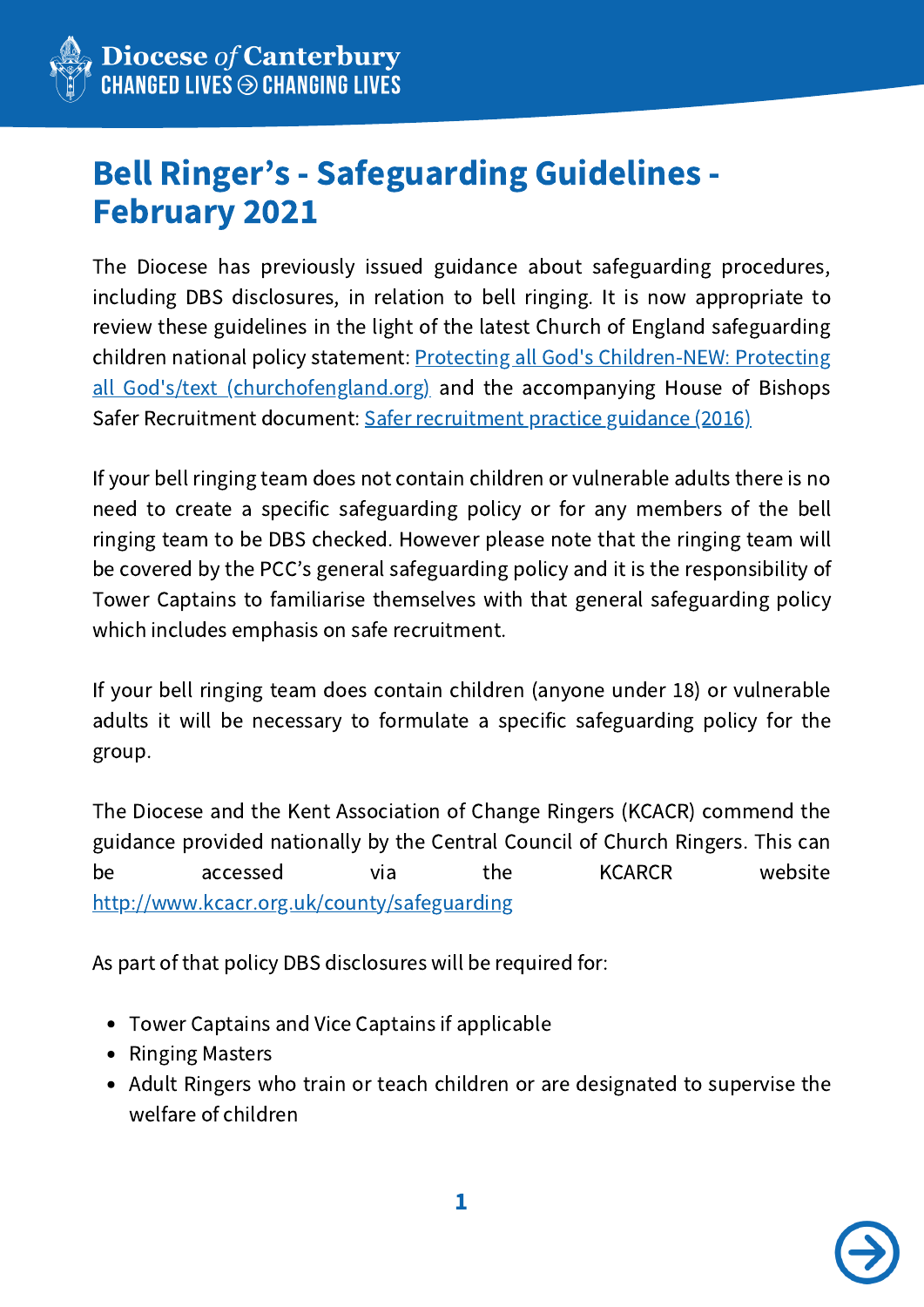

In bell ringing groups the leader of the group and at least one person designated to supervise the welfare of the children/vulnerable adults should be safely recruited including a DBS check. In practice it is appropriate and sensible for more than one Adult Ringer to be DBS checked taking responsibility, including teaching/training responsibilities, for the children/vulnerable adults on a rota ensuring cover when people are away.

The Tower Captain has the overall responsibility for the operation and monitoring of the safeguarding policy and procedures. The Tower Captain may share the supervision responsibility with other designated Adult Ringer(s) who have been DBS checked. If a bell ringing team containing children or vulnerable adults visits another tower to ring the safeguarding responsibility lies with the visiting team.

These new arrangements will mean that the majority of the bell ringing team will not be DBS checked. This therefore puts greater responsibility onto the shoulders of the Tower Captains and those designated to supervise/teach/train children and vulnerable adults. It is essential that, if the need arises, they feel able to challenge any inappropriate behaviour of others.

If a matter comes to the attention of the Tower Captain which causes him/her concern – e.g. a new ringer is known to have previous offences or a dubious reputation from another tower, contact the Canterbury Diocesan Safeguarding Advisers (DSAs):

FIONA COOMBS 07548 232395 [fcoombs@diocant.org](mailto:fcoombs@diocant.org)

and/or PAUL BRIGHTWELL 07398 009951 [pbrightwell@diocant.org](mailto:pbrightwell@diocant.org)